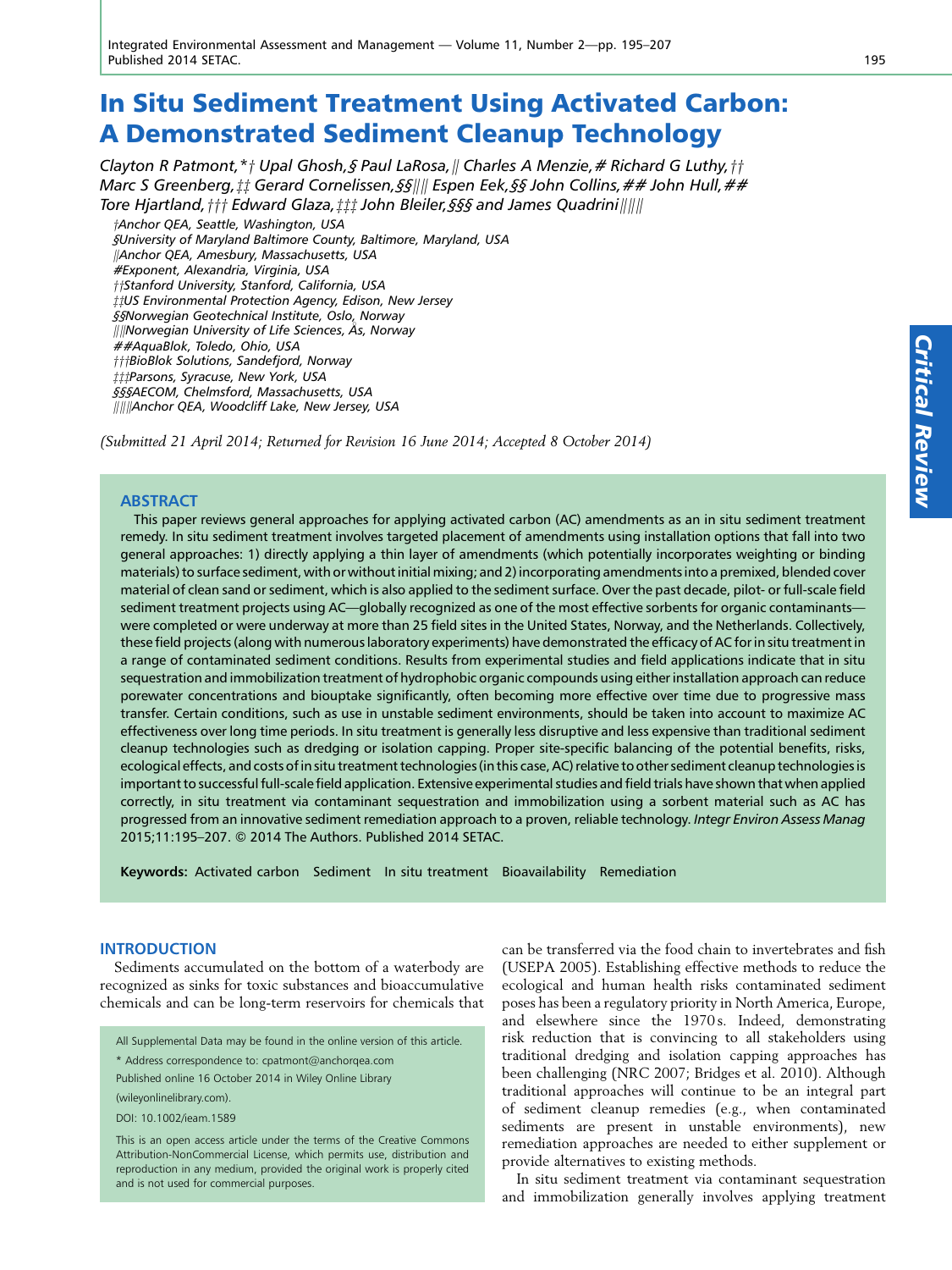amendments onto or into surface sediments (Luthy and Ghosh 2006; Supplemental Data Figure S1). This paper reviews the considerable advances in engineering approaches used to apply activated C (AC)-based treatment amendments in situ, summarizes field-scale demonstration pilots and full-scale applications performed through 2013, and describes lessons learned on the most promising application options. This paper also discusses the need for a balanced consideration of the potential benefits, ecological effects, and costs of in situ treatment using AC relative to other sediment cleanup technologies. The results of this work aim to identify a common set of features from engineering, chemistry, and ecology that could help guide and advance the use of in ACbased in situ sediment treatment in future sediment remediation projects.

## TREATMENT AMENDMENTS AND MECHANISMS

Beginning in the early 2000s, encouraging results from laboratory tests and carefully controlled, small-scale field studies generated considerable interest in remediating, or managing, contaminated sediments in situ. Mechanisms to do so mainly suggested sorptive treatment amendments such as AC, organoclay, apatite, biochar, coke, zeolites, and zero valent iron (USEPA 2013a). Three of these amendments— AC, organoclay, and apatite—have been identified as particularly promising sorptive amendments for in situ sediment remediation (USEPA 2013b). Of these, AC has been used more widely in laboratory experiments and field-scale applications to control dissolved hydrophobic organic compounds (HOCs). This is largely because AC has been used successfully for decades as a stable treatment medium for water, wastewater, and air, and because early testing of sediment treatment with AC showed positive results.

Laboratory testing and field-scale applications of AC have demonstrated its effectiveness in reducing HOC bioavailability. Both natural and anthropogenic black carbonaceous particles in sediments, including soot, coal, and charcoal strongly bind HOCs, and the presence of these particles in sediments has been demonstrated to reduce biouptake and exposure substantially (Gustafsson et al. 1997; Cornelissen et al. 2005). Using engineered black carbons such as AC augments the native sequestration capacity of sediments, resulting in reduced in situ bioavailability of HOCs. When AC is applied at optimal, sitespecific doses (often similar to the native organic C content of sediment), the porewater concentrations and bioavailability of HOCs can be reduced between 70% and 99%. Furthermore, AC-moderated HOC sequestration often becomes more effective over time due to progressive mass transfer (Millward et al. 2005; Zimmerman et al. 2005; Werner et al. 2006; Sun et al. 2009; Ghosh et al. 2011; Cho et al. 2012).

Given these promising results, in situ sediment treatment involving the use of AC amendments is receiving increased attention among scientists, engineers, and regulatory agencies seeking to expand the list of remedial technologies and address documented or perceived limitations associated with traditional sediment remediation technologies. Based on the authors' review, AC is now the most widely used in situ sediment sequestration and immobilization amendment worldwide.

A previous review of the in situ AC remediation approach (Ghosh et al. 2011) reported the results of laboratory studies and early pilot-scale trials, summarized treatment mechanisms, highlighted promising opportunities to use in situ amendments to reduce contaminant exposure risks, and identified potential barriers for using this innovative technology. Another critical review by Janssen and Beckingham (2013) summarized the dependence of HOC bioaccumulation on AC dose and particle size, as well as the potential impacts of AC amendments on benthic communities (e.g., higher AC dose and smaller AC particle size further reduce bioaccumulation of HOCs but may induce stress in some organisms). This paper builds on these earlier reviews, focusing on design and implementation approaches involving the use of AC for in situ sediment treatment and summarizing key lessons learned.

#### DEMONSTRATING EFFICACY IN THE FIELD

Until recently, a primary challenge for full-scale in situ treatment remedies has been that most experience has emerged from laboratory and limited field pilot studies. Through 2013, however, more than 25 field-scale demonstrations or full-scale projects spanning a range of environmental conditions were completed or underway in the United States, Norway, and the Netherlands (Table 1 and Figure 1).

Among the more than 25 projects, field demonstrations in the lower Grasse River (Massena, NY, USA) and upper Canal Creek (Aberdeen, MD, USA) included the most comprehensive assessments and available documentation of the longerterm efficacy of the in situ AC remediation approach, although similar results have been reported for many of the other field projects. For this reason, the lower Grasse River and upper Canal Creek field demonstrations receive the greatest attention here, as summarized below.

# Demonstration in lower Grasse River, Massena, New York

An AC pilot demonstration was conducted in the lower Grasse River as part of a program designed to evaluate available sediment cleanup options for the site. The demonstration study evaluated the effectiveness of AC as a means to sequester sediment polychlorinated biphenyls (PCBs) and reduce flux from sediments and uptake by biota.

The project began with laboratory studies and land-based equipment testing, and continued with field-scale testing of alternative placement methods. It culminated in a 2006 field demonstration of the most promising AC application and mixing methods to a 0.2-hectare pilot area of silt and fine sand sediments at average water depths of approximately 5 meters (Alcoa 2007; Beckingham and Ghosh 2011).

The following application techniques were implemented in the Grasse River (Supplemental Figure S2):

- Applying (spraying) an AC slurry onto the submerged sediment surface and then mixing the material into nearsurface sediments using a rototiller-type mechanical mixing unit (tiller)
- Injecting an AC slurry directly into near-surface sediments using a tine sled device (tine sled)
- Applying (spraying) an AC slurry onto the sediment surface within a temporary shroud enclosure, with no sediment mixing

All three application techniques successfully delivered the AC slurry onto or into surface sediments, and no detectable losses of AC to the water column or water quality impacts (e.g., turbidity monitored using instrumentation) were observed during placement (Alcoa 2007). A chemical oxidation method developed by Grossman and Ghosh (2009) was used to quantitatively confirm AC doses delivered onto or into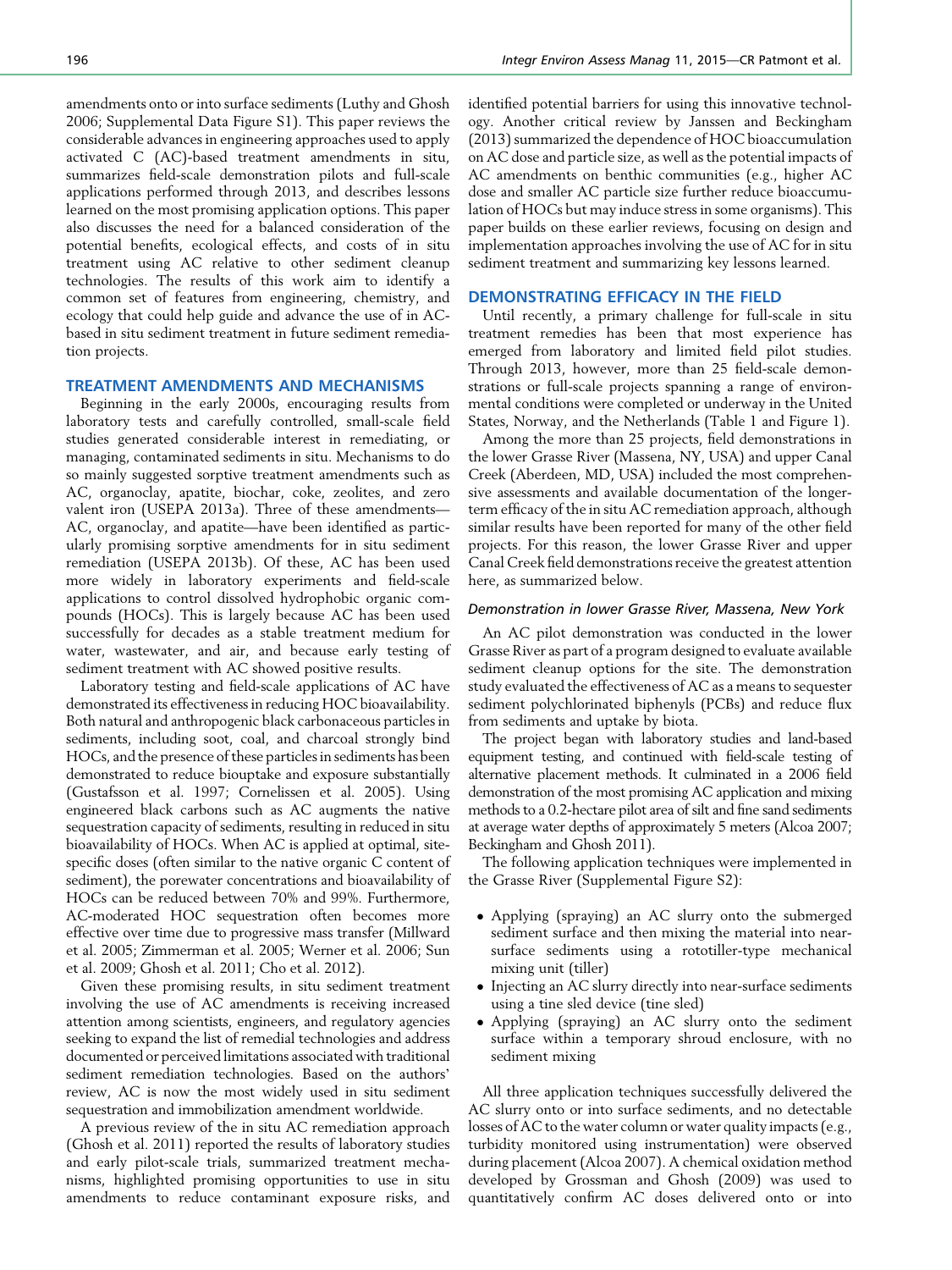Table 1. In situ sediment treatment using carbon-based sorbents (mainly AC): Summary of field-scale pilot demonstrations or full-scale projects Table 1. In situ sediment treatment using carbon-based sorbents (mainly AC): Summary of field-scale pilot demonstrations or full-scale projects

|                                               |                                    |                                     |                                                             |                                     |                                    |                               |                              |                                  |                                        |                                          | $\overline{5}$                                                  | $\overline{a}$                     |                                            |             |
|-----------------------------------------------|------------------------------------|-------------------------------------|-------------------------------------------------------------|-------------------------------------|------------------------------------|-------------------------------|------------------------------|----------------------------------|----------------------------------------|------------------------------------------|-----------------------------------------------------------------|------------------------------------|--------------------------------------------|-------------|
| reference(s)<br>Primary                       | McDonough<br>et al. (2007)         | $(2009$ and<br>Cho et al<br>2012)   | et al. (2011);<br>Alcoa (2007)<br>Beckingham                | et al. (2011)<br>Cornelissen        | Anchor QEA<br>$(2007$ and<br>2009) | Kupryianchyk<br>et al. (2012) | et al. (2012)<br>Cornelissen | Menzie (2012)<br>Ghosh and       | Schaanning<br>Eek and<br>(2012)        | Chai et al.<br>(2013)                    | Bleiler et al<br>Menzie et<br>$(2013)$ ;<br>(2014)              | Menzie et<br>(2014)                | Parsons and<br><b>QEA (2012)</b><br>Anchor | (Continued) |
| Application<br>equipment                      | Crane                              | slurry injection<br>Aquamog,        | Tine sled injection,<br>without mixing)<br>tiller (with and | Tremie, agricultural<br>spreader    | Mechanical<br>bucket               | Laboratory<br>rollerbank      | hopper dredge<br>Tremie from | Pneumatic<br>spreader            | Tremie with<br>biokalk                 | Agricultural<br>disc                     | Pneumatic spreader,<br>bark blower,<br>hydroseeder              | Agricultural<br>spreader           | Hydraulic<br>spreader                      |             |
| Enhancement(s)                                | Armored cap                        | Mechanical mixing<br>(some areas)   | Mechanical mixing<br>(some areas)                           | Armored cap<br>(some areas)         | Armored cap                        | None                          | None                         | None                             | None                                   | None                                     | None                                                            | None                               | Armored cap                                |             |
| Average water<br>depth during<br>delivery (m) | $\infty$                           | $\overline{\vee}$                   | LO                                                          | LO                                  | Ln                                 | $\overline{\phantom{0}}$      | 30/100                       | $\overline{\phantom{0}}$         | $\overline{a}$                         | $\overline{\vee}$                        | $\overline{\vee}$                                               | $\overline{ }$                     | Б                                          |             |
| method(s)<br>Delivery                         | Geotextile mat                     | Direct placement                    | Direct placement                                            | direct placement<br>Blended cover,  | Direct placement                   | Direct placement              | <b>Blended</b> cover         | Direct placement                 | <b>Blended</b> cover                   | <b>Blended</b> cover                     | Direct placement                                                | Direct placement                   | <b>Blended</b> cover                       |             |
| amendment(s)<br>Carbon-based                  | Coke Breeze                        | AC (slurry)                         | AC (slurry)                                                 | AC (slurry)                         | Bituminous Coal<br>Fines (slurry)  | AC (slurry)                   | AC (slurry)                  | AC (SediMite®)                   | AC (slurry)                            | AC (AquaGate <sup>TM</sup> ),<br>Biochar | AquaGate <sup>TM</sup> , slurry)<br>AC (SediMite <sup>®</sup> , | AC (SediMite <sup>®</sup> )        | AC (slurry)                                |             |
| Application<br>hectares)<br>area              | 0.2                                | 0.01                                | 0.2                                                         | $\overline{0}$ .                    |                                    | < 0.01                        | Б                            | 0.03                             | 0.2                                    | $\overline{0}$                           |                                                                 | 0.04                               | 110                                        |             |
| Contaminant(s)                                | <b>PAHs</b>                        | PCB <sub>S</sub> , PAH <sub>S</sub> | <b>PCBs</b>                                                 | PAH <sub>S</sub> , PCB <sub>S</sub> | PCBs                               | Clean Sediment                | Dioxins/Furans               | PCB <sub>S</sub>                 | TBT                                    | Dioxins/Furans                           | PCBs, Mercury                                                   | Mercury, PCBs                      | Various Organic<br>Chemicals               |             |
| Location                                      | Washington, DC<br>Anacostia River, | San Francisco, CA<br>Hunters Point, | Massena, NY<br>Grasse River,                                | Harbor, Norway<br>Trondheim         | Spokane River,<br>Spokane, WA      | De Veenkampen,<br>Netherlands | Greenlandsfjords,<br>Norway  | Fort Eustis, VA<br>Bailey Creek, | Fiskerstrand Wharf,<br>Ålesund, Norway | Tittabawassee River,<br>Midland, MI      | Upper Canal Creek,<br>Aberdeen, MD                              | Lower Canal Creek,<br>Aberdeen, MD | Onondaga Lake,<br>Syracuse, NY             |             |
| Year(s)                                       | 2004                               | 2004,<br>2006                       | 2006                                                        | 2006,<br>2008                       | 2006                               | 2009                          | 2009                         | 2009                             | 2010                                   | 2010                                     | 2011                                                            | 2011                               | to 2016<br>2011                            |             |
| Site number<br>Figure 1)<br>(see              |                                    | $\sim$                              | $\sim$                                                      | 4                                   | S                                  | 6                             | r                            | $\infty$                         | G                                      | $\overline{10}$                          | $\overline{1}$                                                  | 12                                 | $\tilde{c}$                                |             |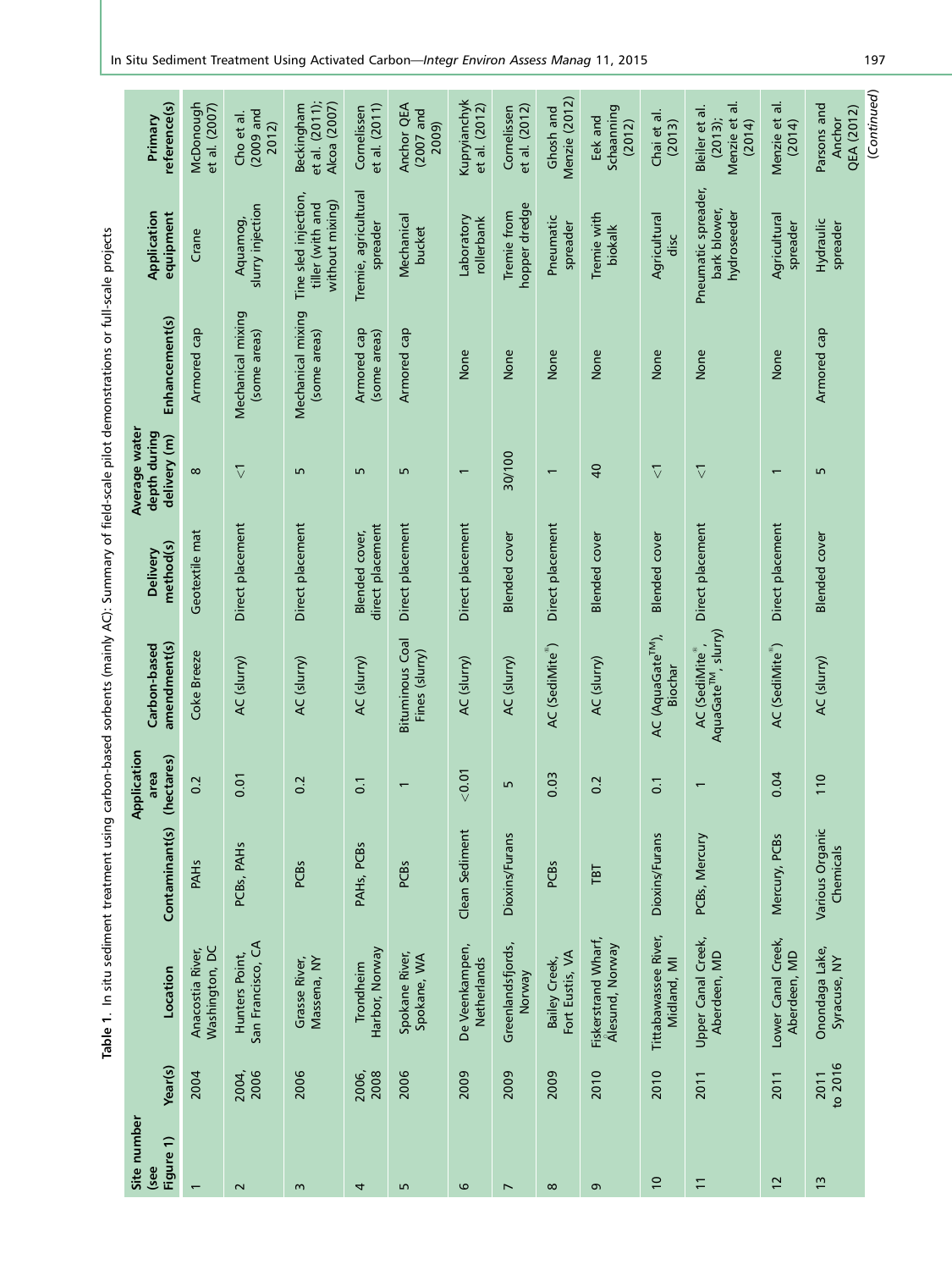AC, activated carbon; PAH, polynuclear aromatic hydrocarbon; PCB, polychlorinated biphenyl; TBT, tributyltin.<br><sup>a</sup>BioBlok is licensed by AquaBlok ဳ. AC, activated carbon; PAH, polynuclear aromatic hydrocarbon; PCB, polychlorinated biphenyl; TBT, tributyltin.  $^{\circ}$ BioBlok is licensed by AquaBlok $^{\circ}$ .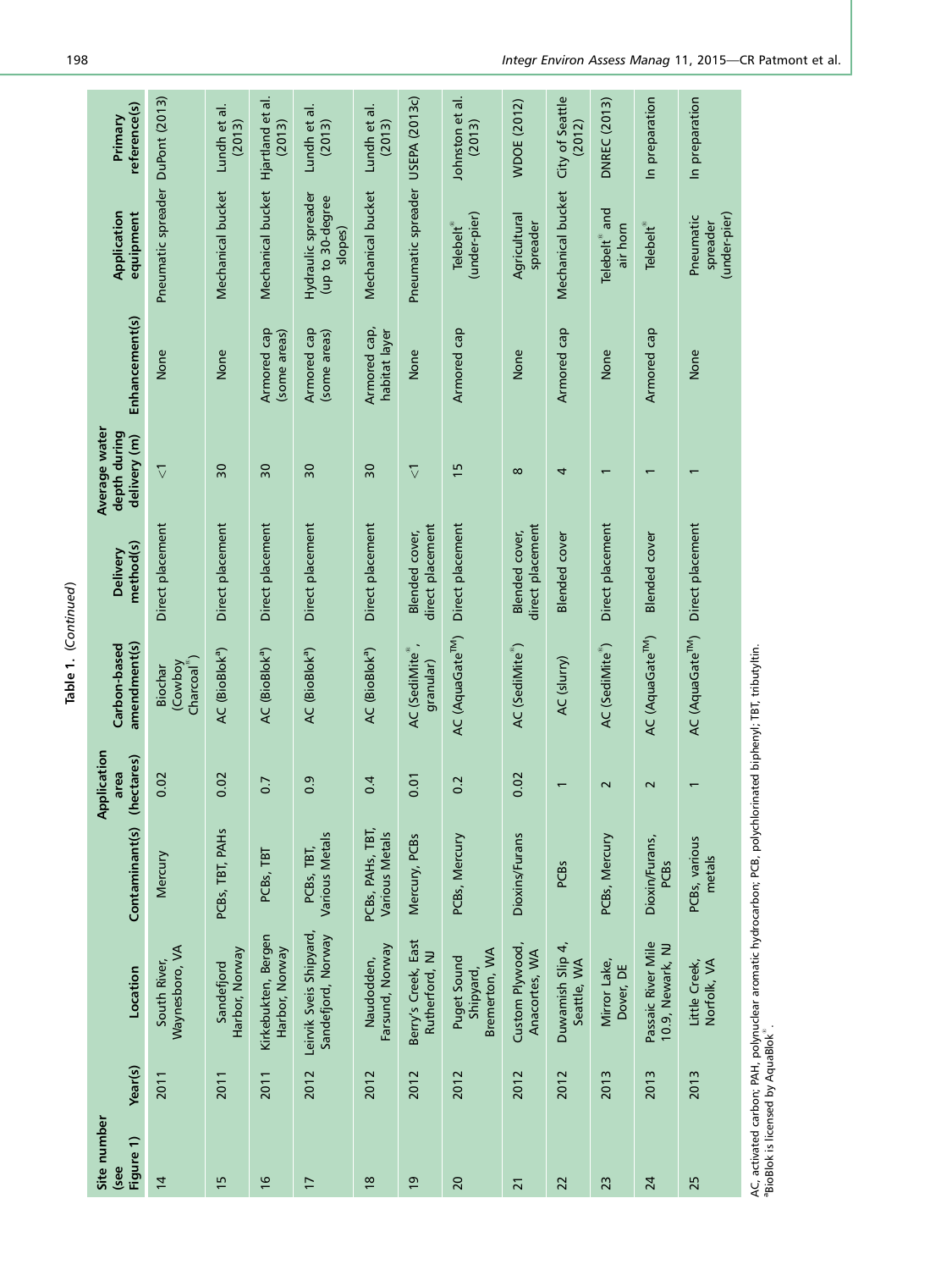

Figure 1. In situ sediment treatment field application sites (numbers refer to sites listed in Table 1).

sediment. This particular analytical method was used because typical total organic C and thermal (375 °C) oxidation methods were found to be imprecise and inaccurate, respectively, for AC analysis in sediment. Spraying the slurry onto the sediment successfully delivered AC to the sediment surface, and both the tiller with mixing and the tine sled applied all of the delivered AC into the 0- to 15-cm sediment layer. The tine sled application achieved more spatially (laterally) uniform doses, with an average AC concentration delivered to the 0- to 15-cm sediment layer of approximately  $6.1 \pm 0.8\%$  AC (dry wt;  $\pm 1$  SE around the mean based on core and surface grab sample data). This target (and applied) dose was approximately  $1.5\times$  the native organic C content of the lower Grasse River. Cost comparisons of the different placement techniques indicate the tine sled unit would be a more cost-effective delivery method under full-scale deployment.

Detailed post-construction monitoring of the AC pilot area was performed in 2007, 2008, and 2009 (Beckingham and Ghosh 2011). Key findings are summarized below:

- AC addition decreased sediment porewater PCB concentrations, and reductions improved during the 3-year, postplacement monitoring period. Greater than 99% reductions in PCB aqueous equilibrium concentrations were observed during the third year of postplacement monitoring in plots where the AC dose in the 0- to 15-cm layer was 4% or greater (Figure 2), effectively demonstrating that PCB flux from sediments to surface water was almost completely contained.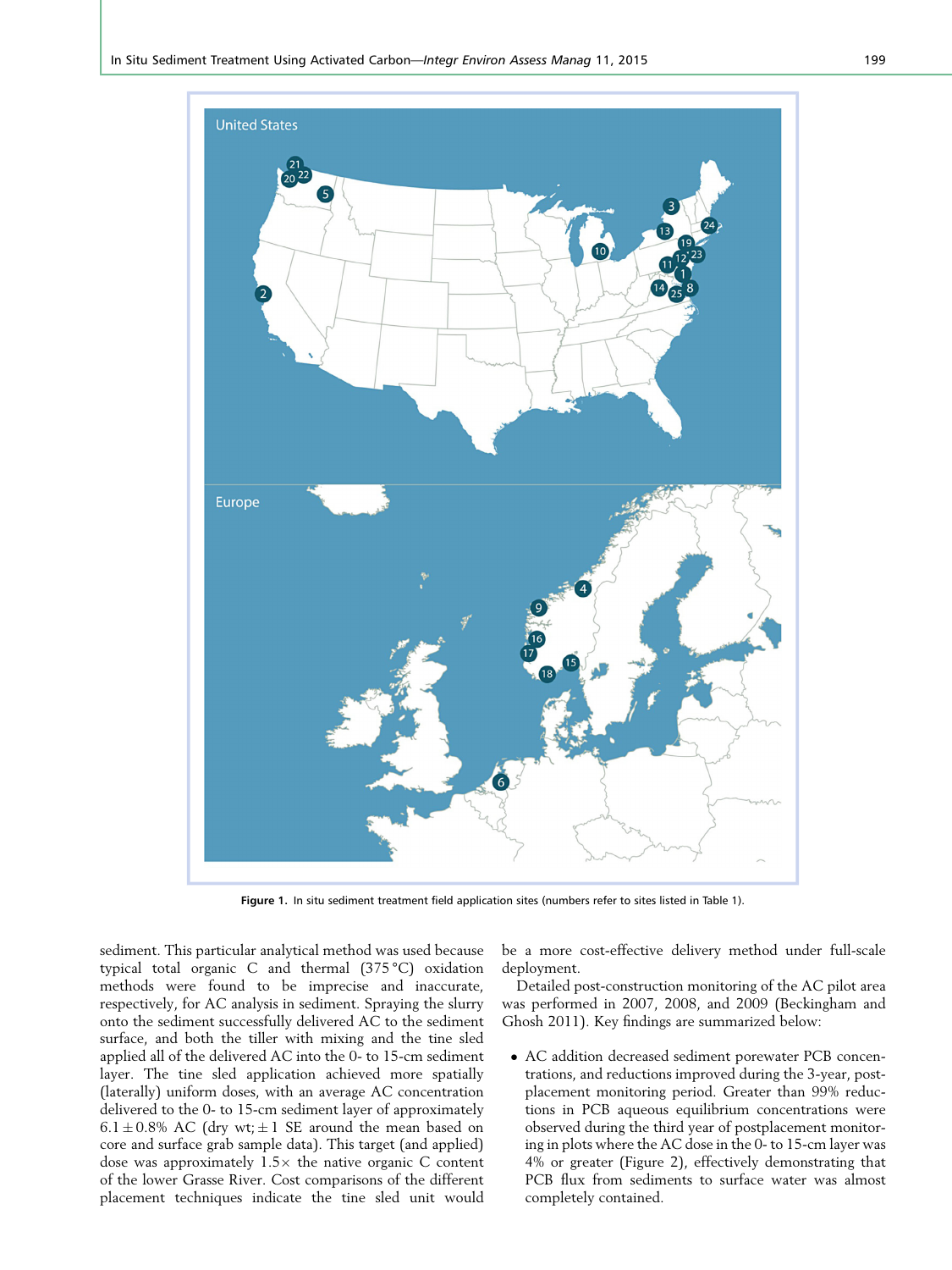

Figure 2. Reductions in porewater and worm tissue PCB concentrations at lower Grasse River, NY.

- AC addition decreased PCB bioavailability as measured by in situ and ex situ bioaccumulation testing (using Lumbriculus variegatus). The overall decrease improved during the 3-year, post-placement monitoring period, with greater than 90% reductions observed during the third year of post-placement monitoring in plots where the AC dose in the 0- to 15-cm layer was greater than 4% (Figure 2).
- Benthic recolonization occurred rapidly after application and no changes to the benthic community structure or number of individuals were observed in AC amendment plots relative to background (Beckingham et al. 2013).
- In laboratory studies using site sediment, aquatic plants grew at a moderately reduced rate (approximately 25% less than controls) in sediment amended with a dose of greater than 5% AC. The reduced growth rate was likely attributable to nutrient dilution of the sediment (Beckingham et al. 2013).
- Although other project data (not shown) indicated the AC amendment slightly increased the erosion potential of sediments (although within the range of historical data for native sediments), all of the delivered AC remained in the sediments throughout the 3-year, post-placement monitoring period.
- Up to several centimeters of relatively clean, newly deposited sediment accumulated on the sediment surface in the pilot area over the 3-year, postplacement monitoring period. Passive sampling measurements revealed a downward flux of freely dissolved PCBs from the overlying water column into the AC amended sediments throughout the postconstruction monitoring period. This suggested that the placed AC will continue to reduce PCB flux from sediments in the long term.

# Demonstrations in upper Canal Creek, Aberdeen Proving Ground, Maryland

Two interrelated, pilot-scale, field demonstration projects were performed in 2011 to evaluate AC amendment additions to hydric soils at a tidal estuarine wetland in upper Canal Creek, at the Aberdeen Proving Ground, Maryland. (A third, separate treatment study was also carried out in the channelized portion of lower Canal Creek, but those results are only described minimally here.)

The first demonstration pilot (Menzie et al. 2014) evaluated in situ treatment with SediMite® pellets, a proprietary system for delivering powdered AC treatment materials with a weighting agent and an inert binder (Ghosh and Menzie 2010 2012). The second demonstration pilot (Bleiler et al. 2013) evaluated two different powdered AC-bearing treatment materials: AquaGate +  $PAC^{TM}$  (AquaGate) and a slurry containing AC. The proprietary AquaGate product typically includes a dense aggregate core, along with clay-sized materials, polymers, and powdered AC additives. For both field demonstrations and all AC-bearing materials, the objective was to reduce PCB exposure to invertebrates living on or within surface sediments of the wetland area and thus reduce exposure to wildlife that might feed on these invertebrates.

All three AC-containing treatment materials for these pilot projects were applied onto the surface of the wetland and creek sediments during seasonal and tidal conditions with little or no overlying water. A total of 20 plots (each  $8 \times 78$  meters) were used for the demonstration projects; sampling was conducted prior to application and at 6 and 10 months following application. Performance measurements used in one or both of the pilot projects included porewater and macroinvertebrate tissue PCB concentrations; phytotoxicity bioassays; ecological community abundance, diversity, and growth surveys; and nutrient uptake studies. Treatment efficacy was evaluated by comparing pre- versus post-treatment metrics and by evaluating treated plots relative to control (no action) and conventional sand cap plots.

The three treatment materials—SediMite $^\text{\tiny{\textregistered}}$ , AquaGate, and AC in a slurry—were applied using a pneumatic spreader, a bark blower, and a hydroseeder, respectively (Supplemental Figure S3). Figure S3 also shows a barge-mounted agricultural spreader that was used to demonstrate delivery of SediMite $^\mathrm{e\!$  to a portion of lower Canal Creek.

For both field demonstrations and all AC-bearing materials, the treatment goal was to achieve a 3% to 7% (dry wt) AC concentration in wetland surface sediment, which was operationally defined as the upper  $10\,\mathrm{cm}$  (SediMite $^\mathrm{e\!}$  studies) and 15 cm (AquaGate and slurry studies). Because the materials contained different amounts of AC, the applications differed in target thickness on the wetland surface. SediMite® contains approximately 50% AC by dry weight, so the target dose of 5%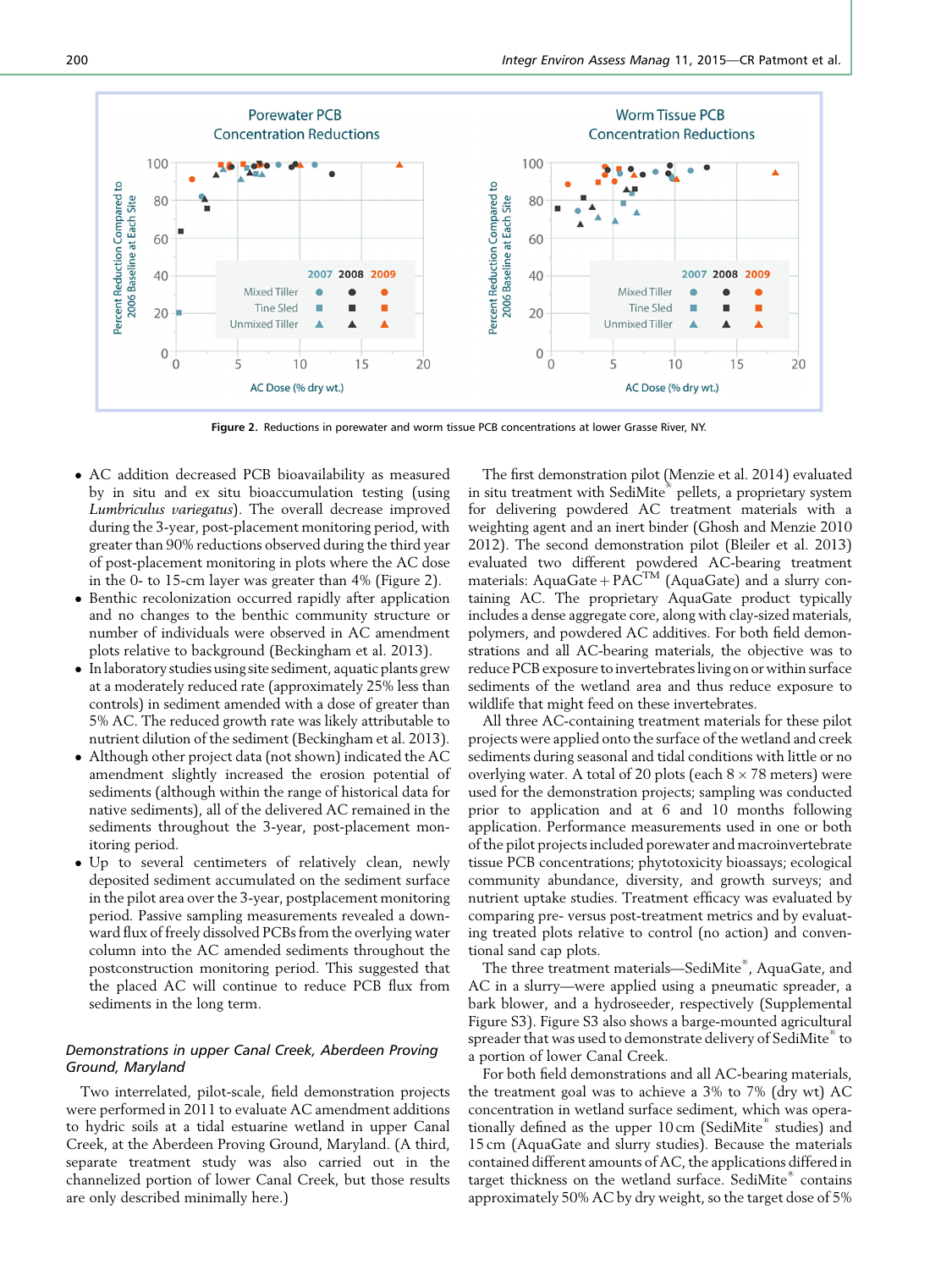in the top 10 cm of sediment resulted in a target amendment layer thickness of roughly 0.7 cm. In contrast, AquaGate contained a coating of 5% powdered AC and was thus applied as a thicker 3-cm to 5-cm target layer over the sediment. The slurry system delivered roughly 0.2 cm to 0.5 cm of concentrated AC on the surface of the marsh. All of the treatments relied on natural processes (bioturbation, sediment deposition, and other physical processes) to mix AC placed onto the sediment surface into the wetland and creek sediment over time (see post-construction monitoring discussion below).

The AC amendments were applied effectively onto wetland and creek sediments in all of the applications. Measurements made over time indicated that close to 100% of the AC was retained within the plots, but vertical mixing into native wetland sediments via natural processes was slower than originally anticipated. As a result of low bioturbation rates, AC applied in more concentrated forms (i.e., as SediMite<sup>®</sup> and as AC in a slurry) remained at concentrations greater than the target dose of 5% in the upper 2 cm of the wetland sediment layer 10 months following application (Supplemental Data Figure S4). During the 10-month, post-application monitoring period, AC was incorporated into the biologically active zone largely from localized root elongation processes (Bleiler et al. 2013). Based on the two post-application monitoring rounds, approximately 60% of the recovered AC was found in the top 2 cm of sediment, whereas the remaining 40% penetrated mostly in the 2- to 5-cm depth interval. It is expected that further incorporation of the AC into the deeper layers of sediment will occur slowly over time via natural mixing processes and deposition of new sediment and organic matter.

The effectiveness of the AC amendments applied to the upper Canal Creek wetlands was assessed by measuring reductions in PCB concentrations in porewater (in situ measurements) and macroinvertebrate tissue (ex situ bioaccumulation testing). PCB concentrations exhibited a large spatial variability (1 order of magnitude) and vertical variability (up to 2 orders of magnitude within a sediment depth of 20 cm) in sediments across the plots, which was a site condition before the AC was applied. This finding posed some challenges in interpreting data and was therefore taken into account when evaluating other metrics. The findings of the upper Canal Creek demonstration pilot are reported in detail in Menzie et al. (2014) and Bleiler et al. (2013).

Regardless of the above challenges, all AC-treated wetland plots showed reduced PCB bioavailability as measured by reductions in both benthic organism tissue and porewater concentrations during the post-application monitoring period. In addition, no significant phytotoxicity or changes in species abundance, richness or diversity, vegetative cover, or shoot weight or length were observed between the AC treatment and control plots. Furthermore, plant nutrient uptake in the AC treatment plots was not significantly lower than control plots. Although the overall findings of these pilot projects suggest that adding AC can sequester PCBs in wetland sediments, more monitoring will take place given the slow mixing of the placed AC into the underlying wetland and creek sediments.

The lower Grasse River and upper Canal Creek projects, along with the other field-scale projects summarized in Table 1, collectively demonstrate the efficacy of full-scale in situ sediment sequestration and immobilization treatment technologies. Such efforts reduce the bioavailability and mobility of several HOC and other contaminants, including PCBs, polynuclear aromatic hydrocarbons, dioxins and furans, tributyltin, methylmercury, and similar chemicals. Results from these field applications indicate that in situ treatment of contaminants can reduce risks rapidly by addressing key exposures (e.g., bioaccumulation in invertebrates), often becoming more effective over time due to progressive mass transfer.

#### APPLICATION METHODS AND EXAMPLES

The AC application projects summarized in Table 1 involved placing amendments using several options that fall into two broad categories (Figure 3):

- 1) Direct application of a thin layer of sorptive, carbon-based amendments (which potentially incorporates weighting or binding materials) onto the surface sediment, with or without initial mixing
- 2) Incorporating amendments into a pre-mixed, blended cover material of clean sand or sediment, which is also applied onto the sediment surface

Although these approaches have several differences, the ultimate goal of both is to reduce exposure of benthic organisms to HOCs in sediment and reduce HOC flux from sediment into water (Figure 3). Under either approach, the applied AC may mix eventually throughout the biologically active layer via bioturbation. Application methods are described further in the next sections.

# Direct application method

Using this approach, the bioavailability of HOCs in surface sediments is reduced by directly applying a strong carbonbased sorbent such as AC. At the lower Grasse River, upper Canal Creek, and many other field demonstration or full-scale projects (Table 1), AC amendment was applied successfully using several methods with or without mixing, weighting agents, inert binders, or other proprietary systems. The specific application method was optimized to site-specific conditions. Adding weighting agents or inert binders can often improve the placement accuracy of finer-grained AC materials.

When the amendment introduced consists primarily of the sorbent, the direct application approach introduces minimal new material (an advantage), with little or no change in bathymetry or ecological habitat including the sediment's physical andmineralogical characteristics. Applying amendment to sediment surfaces also allows for some capacity to treat new contaminated sediments that may be deposited after constructing the remedy. This approach may have particular advantages at ecologically sensitive sites, where maintaining water depth is critical, and also where the potential for erosion is low.

The Delaware Department of Natural Resources and Environmental Control conceived and funded the first fullscale example of direct placement of AC in the United States, which was implemented in Mirror Lake, a reservoir on the St. Jones River in Dover, Delaware (Table 1; Site 23). The sediment cleanup remedy at this site aimed to enhance the sorption capacity of native sediments in the lake, such that PCB bioavailability to the food chain is reduced without greatly altering the existing sediment bed. The remedy included placing SediMite® over an approximate 2-hectare area in the lake and river, along with integrated habitat restoration (DNREC 2013).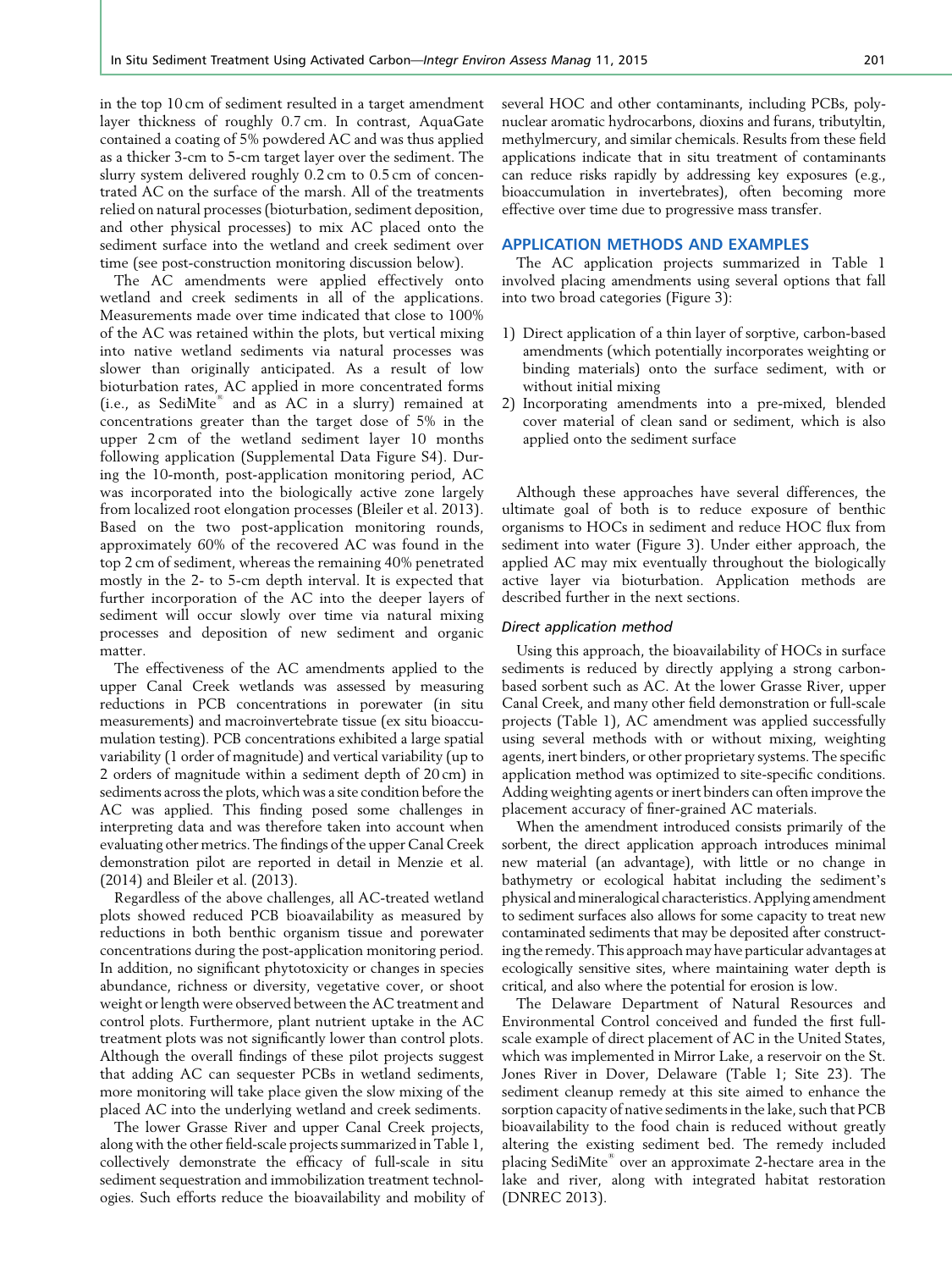

Figure 3. Direct amendment versus blended cover application methods for in situ sorbent application.

Placing AC at Mirror Lake was performed in the fall of 2013 using two application methods (Supplemental Figure S5): a Telebelt<sup>®</sup> application for the most accessible parts of the lake and an air horn device to pneumatically deliver SediMite $\degree$  from a boat and along nearshore areas. Heavy equipment could not be deployed in the lake due to shallow water depth (averaging roughly 1 meter), as well as soft bottom sediments. The SediMite® application was completed safely in approximately 2 weeks. The target (and measured) thickness of the applied SediMite<sup>®</sup> material was approximately 0.7 cm, with the material expected to integrate naturally into the surficial sediment over time. Grab samples (13 stations) were collected from the top 10 cm of sediment in the lake 2 weeks after application to measure AC based on a method described in Grossman and Ghosh (2009). Applying SediMite® achieved an average AC dose of  $4.3 \pm 1.6\%$  (Supplemental Data Figure S6).

#### Blended cover application method

The blended cover application method is a variation of the enhanced natural recovery remedy described by the US Environmental Protection Agency (USEPA 2005). In this approach, the carbon-based sorbent material is premixed with relatively inert materials such as clean sand or sediment and placed onto the contaminated sediment surface. Although this approach involves introducing materials in addition to the sorbent, it may have advantages at sites where a more spatially (vertically and laterally) uniform application of AC to the

sediment surface is desired (because the AC can be mixed more thoroughly with the sand or sediment) or where more rapid control of HOC flux is desired.

Laboratory experiments and modeling studies (Murphy et al. 2006; Eek et al. 2008; Gidley et al. 2012), as well as field demonstrations (McDonough et al. 2007; Cornelissen et al. 2011, 2012) have confirmed the effectiveness of the blended cover application approach in reducing flux of mobile HOCs. At sites where additional isolation or erosion protection of underlying contaminated sediments may be needed, a related but separate option is to apply the sorbent as a layer within a conventional armored isolation cap. This paper, however, does not review either conventional or reactive isolation caps as defined by the USEPA (2005).

A full-scale example of blended AC application began in 2012 at Onondaga Lake, located in Syracuse, New York. The sediment cleanup remedy included placing bulk granular AC (GAC) blended with clean sand over approximately 110 hectares of lake sediments, along with related armored capping, dredging, and habitat restoration actions (NYSDEC and USEPA 2005; Parsons and Anchor QEA 2012). Full-scale implementation began following a successful field demonstration in fall 2011 and is currently scheduled to be completed in 2016.

Placing the blended GAC material in Onondaga Lake is being accomplished using a hydraulic spreading unit with advanced monitoring and control systems capable of placing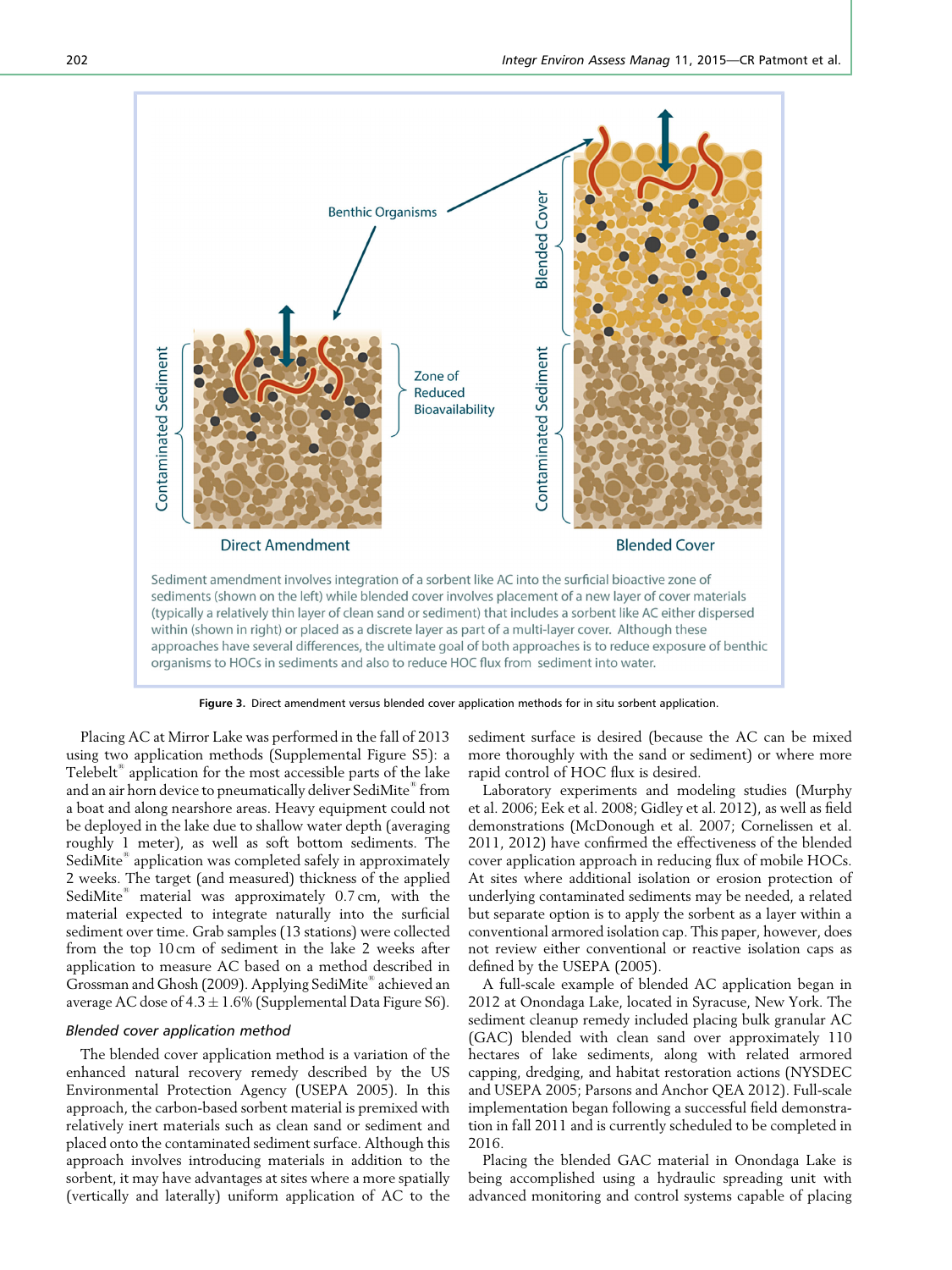

Figure 4. Hydraulic spreading application unit at Onondaga Lake, Syracuse, NY.

approximately 100 cubic meters per hour of material in 6 meter-wide lanes (Figure 4). Granular AC amendment is mixed with sand and hydraulically transported and spread over sediment (average water depth of approximately 5 meters) through a diffuser barge. The GAC is presoaked for at least 8 hr prior to hydraulic mixing with the sand, to improve the settlement of the GAC through the water column. The spreader barge is equipped with an energy diffuser to distribute the blended materials evenly. The spreader barge incorporates electronic position tracking equipment and software so that the location of material placement can be tracked in real time. The spreader barge is also equipped with instruments for measuring the density of the slurry and the flow rates, which together provide the instantaneous production rate of the blended material being placed. Granular AC application rates are also tightly controlled and monitored using peristaltic metering pumps and a slurry density flow meter. The landbased slurry feed system is metered to the desired GAC dose.

Through the first 2 years of the 5-year construction project, the blended GAC material was placed in Onondaga Lake without any detectable losses to the water column. Verifying GAC placement was performed using both in situ catch pans located on the sediment surface prior to placement, as well as cores collected after placement. Results of these verifications demonstrated that the GAC was placed uniformly both horizontally and vertically within the sand layer applied to the lake (Supplemental Data Figure S7).

# SITE EVALUATION AND DESIGN CONSIDERATIONS

The more than 25 field-scale demonstrations or full-scale projects performed through 2013 span a range of application methods and environmental conditions (including marine, brackish, and freshwater sites; tidal wetlands and mudflats; deep depths; steep slopes; under piers; and moving water [Table 1]). Collectively, these projects demonstrate the efficacy of in situ sediment treatment using sorptive, carbonbased amendments, particularly AC. As a result, in situ sediment treatment using AC is ready for full-scale application at a range of sites, subject to careful site-specific design analyses, generally as outlined in the next paragraphs.

To determine if site conditions are favorable for AC amendment, relatively simple bench testing of AC amendments can be performed by mechanically mixing AC into the

sediments and performing straightforward porewater or bioaccumulation testing (e.g., Sun and Ghosh 2007). Shortterm bench testing performed in this manner can rapidly identify sediment sites that are amenable to sediment treatment with AC and can be coupled with focused modeling or column studies to evaluate HOC behavior associated with groundwater flux. Bench testing can also be used to optimize AC materials (e.g., grain size or porosity) and dosing based on site-specific conditions. (Note that at most of the sites listed in Table 1, optimal AC doses were similar to the native organic C content of sediment.)

Although much has been learned to date, additional focused field-scale demonstrations may be particularly helpful to evaluate certain site-specific HOCs such as dioxins, furans, and methylmercury for which treatment effectiveness has been either variable or slow to develop (i.e., after the AC is mixed in) and in environments where sorptive carbon-based amendments have not yet been piloted (e.g., high-energy, erosionprone locations). It is also important to note that at some sites, AC application may not provide additional protection compared to traditional sediment cleanup technologies. For example, mixing AC into a blended cover at Grenlandsfjords, Norway resulted in only marginal additional dioxin and furan flux reductions at 9 and 20 months compared with unamended clean sand or sediment cover materials, attributable in part to relatively slow sediment-to-AC transfer rates for large molecular volume dioxins and furans (Cornelissen et al. 2012; Eek and Schaanning 2012).

Based on a critical review of the results of the field-scale projects listed in Table 1, specific-site and sediment characteristics can reduce the effectiveness of AC application compared to other potential sediment cleanup technologies. These characteristics include (but are not likely limited to) relatively high native concentrations of black carbonaceous particles and slow sediment-to-AC transfer rates for relatively large molecular volume HOCs (Choi et al. 2014). Properly accounting for these and factors such as erosional forces and mixing or bioturbation in site-specific AC application design is necessary to ensure the effectiveness of the in situ remedial approach.

Experimental, modeling, and long-term monitoring lines of evidence from the case studies summarized in Table 1 have all confirmed that the effectiveness of AC applications increases over time at sites where there is not a significant flux from the underlying sediment to the surface. In many settings, full treatment effectiveness of AC amendments is achieved years after installation (e.g., Werner et al. 2006; Cho et al. 2012). The delay can be caused by (among other factors) the heterogeneity of AC distribution (even on a small scale), particularly at sites with relatively low bioturbation rates, as well as progressive mass transfer (Figure 5).

Site-specific evaluations of natural sediment deposition and bioturbation rates (as well as ongoing contaminant sources) and their effect on AC mixing and resultant restoration time frames are important design factors in developing appropriate site-specific in situ treatment strategies. Rates of natural sediment deposition and bioturbation-induced mixing of AC into the biologically active zone vary widely between sediment environments. For example, surface sediment bioturbation rates have been shown to vary more than 2 orders of magnitude between sediment environments, with relatively lower rates in wetlands and offshore sediments and relatively higher rates in productive estuaries and lakes (e.g., Officer and Lynch 1989;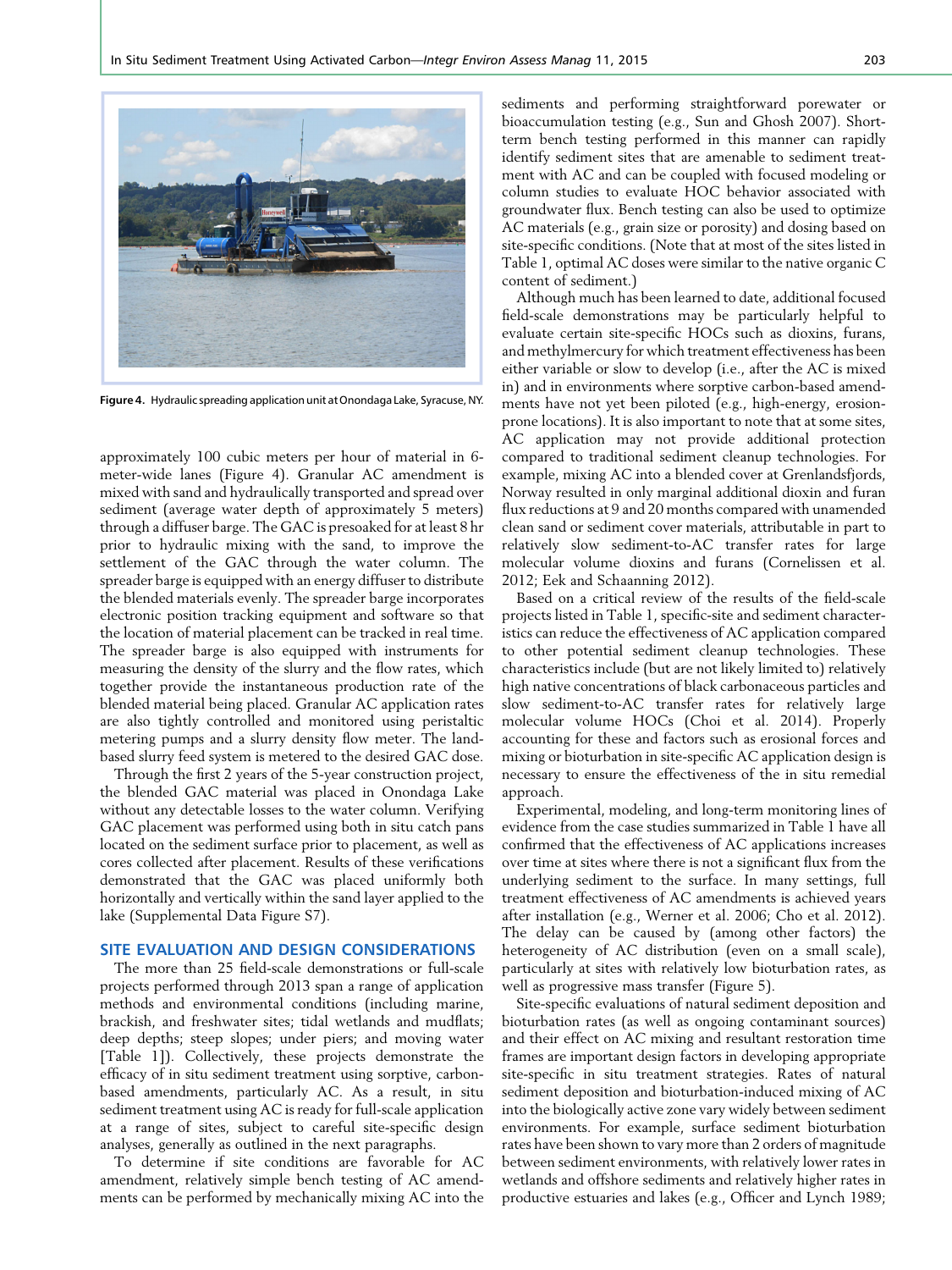

Figure 5. Model simulations of porewater PCB concentration reductions with different mixing scenarios (adapted from Cho et al. 2012).

Wheatcroft and Martin 1996; Sandnes et al. 2000; Parsons and Anchor QEA 2012; Menzie et al. 2014). If relatively slow rates of natural deposition and mixing are anticipated, applying AC directly could be staggered over multiple applications to incorporate the amendment more evenly into the depositing sediments, albeit with potential cost implications.

As the USEPA (2005), NRC (2007), Bridges et al. (2010), ITRC (2014), and others have emphasized, the effectiveness of all sediment cleanup technologies depends significantly on sediment- and site-specific conditions. For example, resuspension and release of sediment contaminants occurs during environmental dredging, particularly at sites with debris and other difficult dredging conditions (Patmont et al. 2013). Optimizing risk management at contaminated sediment sites can often be informed by comparative evaluations of sediment cleanup technologies applied to site-specific conditions, considering quantitative estimates of risk reduction, risk of remedy, and remedy cost (e.g., Bridges et al. 2012). A hypothetical comparative risk reduction evaluation is presented in Figure 6



Figure 6. Hypothetical comparative net risk reduction of alternative sediment remedies. Example presented for illustrative purposes using the following fate and transport model input assumptions: average environmental dredge production rate of 400 m<sup>3</sup> per day and release of 3% of the PCB mass dredged (Patmont et al. 2013); average water flow through the cleanup area of 500  $m<sup>3</sup>$ per second; implementation of effective upstream source controls; net sedimentation rate of 0.1 cm per year; and typical PCB mobility and bioaccumulation parameters.

and highlights some of the short- and long-term tradeoffs that can occur between different sediment remediation technologies. Consistent with the example presented in Figure 6, at many sites, AC placement can achieve risk reductions similar to conventional capping but at a lower cost (see below), and may also provide better overall risk reduction than environmental dredging. Although Figure 6 presents a relatively common sediment remedial alternatives evaluation scenario in North America, it is important to note that site-specific conditions will result in varying risk reduction outcomes from alternative sediment remedies.

## POTENTIAL NEGATIVE ECOLOGICAL IMPACTS

The acceptability of any sediment remediation option will depend on whether the benefits of the approach outweigh potential adverse environmental or ecological impacts, compared to other options. Because in situ treatment technologies involve adding a new material to sediments, in situ remedies have the potential to impact the native benthic community and vegetation, at least temporarily. A recent review by Janssen and Beckingham (2013) found that impacts to benthic organisms resulting from AC exposure were observed in one-fifth of 82 tests (primarily laboratory studies). Importantly, community effects have been observed more rarely in AC field pilot demonstrations compared to laboratory tests and often diminish within 1 or 2 years following placement (Cornelissen et al. 2011; Kupryianchyk et al. 2012), particularly in depositional environments where new (typically cleaner) sediment continues to deposit over time.

Although applying relatively higher AC doses or smaller AC particle sizes provide greater bioaccumulation reductions of HOCs, higher doses and smaller particle size may induce greater stress in some organisms (Beckingham et al. 2013). Negative impacts to benthic macroinvertebrates and aquatic plants resulting from adding AC, particularly at relatively high doses, may be attributable to nutrient reductions associated with AC amendment.

Although the available dose–dependent effects data for AC are not comprehensive, field trials and experimental studies suggest that potential negative ecological effects can be minimized by maintaining finer-grained AC doses below approximately 5% (dry wt basis; e.g., see discussion of the lower Grasse River AC demonstration). Similar to the net risk reduction comparisons summarized in Figure 6, the positive effects of reduced bioaccumulation of HOCs need to be balanced against potential negative short-term impacts. In addition, site-specific outcomes from in situ AC applications should be compared with outcomes resulting from other remediation approaches such as dredging and conventional capping, which are often greater than those resulting from in situ treatment.

# RELATIVE SUSTAINABILITY OF DIFFERENT CARBON AMENDMENTS

Although amendments produced from different carbon source materials often exhibit similar effectiveness and negative ecological effects, different types of C amendments have different sustainability attributes. For example, life cycle analyses have demonstrated that AC produced from anthracite coal is less sustainable than AC produced from biomass feedstock (Sparrevik et al. 2011; e.g., agricultural residues), even though anthracite-derived AC may bind HOCs very effectively (Josefsson et al. 2012). One important positive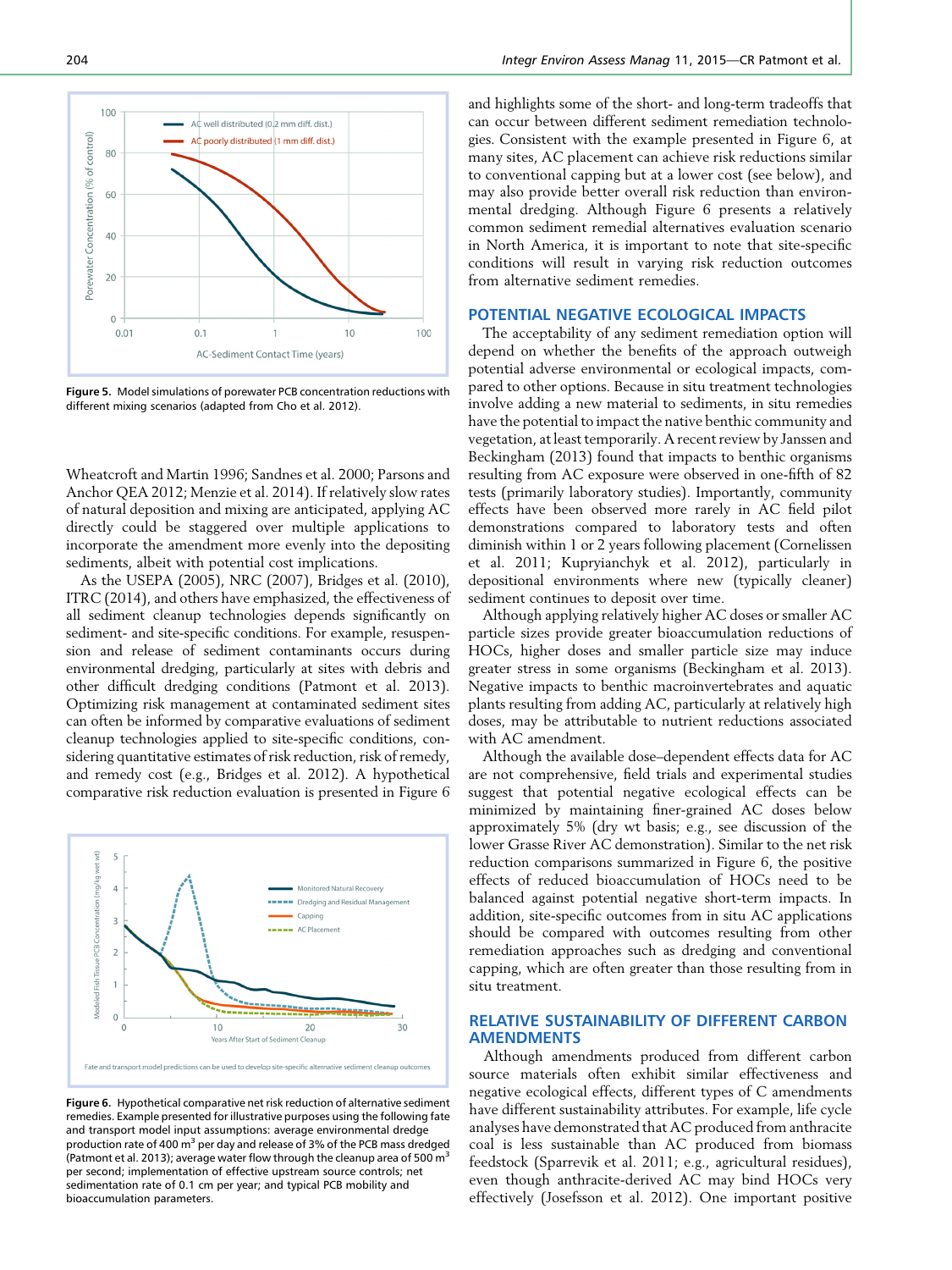| w<br>۰, | ٦<br>$\sim$ |
|---------|-------------|

|  | Table 2. Summary of low- and high-range unit costs of AC application <sup>a</sup> |  |
|--|-----------------------------------------------------------------------------------|--|
|  |                                                                                   |  |

| Component                                                                | Low-range Unit Cost | <b>High-range Unit Cost</b>    |
|--------------------------------------------------------------------------|---------------------|--------------------------------|
| Activated Carbon <sup>b</sup>                                            | \$50,000/hectare    | \$100,000/hectare              |
| Facilitating AC Placement Using Binder/Weighting Agents <sup>c</sup>     | \$0/hectare         | \$70,000/hectare               |
| Facilitating AC Placement by Blending with Sediment or Sand <sup>c</sup> | \$0/hectare         | \$100,000/hectare              |
| <b>Field Placement</b>                                                   | \$30,000/hectare    | \$200,000/hectare              |
| Long-term Monitoring                                                     | \$20,000/hectare    | \$100,000/hectare <sup>d</sup> |
| Total                                                                    | \$100,000/hectare   | \$500,000/hectare              |

a Estimated costs for a 4 percent AC dose (dry weight basis) over the top 10-cm sediment layer at a 5-hectare site.

<sup>b</sup>Powdered activated carbon (PAC) and/or granular activated carbon (GAC), depending on site-specific designs.

 $^\mathsf{c}$ To facilitate AC placement, binder or weighting agent amendments such as SediMite® or AquaGateTM, or clean sediment or sand (but typically not both) may be required in some applications depending on site-specific conditions and designs.

<sup>d</sup>High-end monitoring cost of \$100,000 per hectare reflects prior pilot projects and likely overestimates costs for full-scale remedy implementation.

effect of biomass AC related to sustainability is that its C is sequestered and removed from the global C cycle (Sparrevik et al. 2011). Even better sustainability outcomes can result from using non-activated pyrolyzed C, or "biochar" (Ahmad et al. 2014), because considerable amounts of energy are required for the activation process. However, the sorption capacity of biochars for many HOCs is more than an order of magnitude lower than AC (Gomez-Eyles et al. 2013).

#### COST

Based on a critical review of the field-scale projects listed in Table 1 for which adequate cost information was available, we summarized approximate low- and high-range unit costs for a full-scale AC application to a hypothetical 5-hectare sediment cleanup site. Cost summaries for the primary implementation components, not all of which may be needed at a particular site, are summarized in Table 2. Based on this summary, AC application is often likely to be less costly than either traditional dredging or capping approaches. Again, site-specific conditions can result in varying cost outcomes from alternative sediment remedies.

#### **CONCLUSION**

In situ sediment treatment using AC can rapidly address key exposures (e.g., bioaccumulation in invertebrates and fish), often becoming more effective over time due to progressive mass transfer. Due to its relatively large surface area, pore volume, and absorptive capacity, AC has a decades-long track record of effective use as a stable treatment medium in water, wastewater, and air. As such, AC is well suited for in situ sequestration and immobilization of HOCs in various sediment environments.

When designed correctly to address site-specific conditions, controlled (accurate and spatially uniform) placement of ACbearing treatment materials has been demonstrated using a range of conventional construction equipment and delivery mechanisms and in a wide range of aquatic environments (Table 1), including wetlands. When contaminated sediments are present in unstable environments, traditional capping or dredging remedies might be the preferred option. Depending on sediment and site conditions, however, using AC can achieve short-term risk reduction similar to conventional capping and better overall risk reduction than environmental dredging, with lower costs and environmental impacts than traditional sediment cleanup technologies.

With a growing international emphasis on sustainability, in situ sediment treatment remedies offer an opportunity to realize significant environmental benefits, while avoiding the environmental impacts often associated with more invasive sediment cleanup technologies. Less invasive remediation strategies—such as treatment using in situ AC applications are also typically far less disruptive to communities and stakeholders than dredging or conventional capping remedies. Important environmental, economic, and other sustainability issues can be associated with in situ sediment treatment, such as low-impact reduction of the bioavailable or mobile fractions of sediment contaminants through sequestration, improved recovery time frames, and reduced energy use and emissions (e.g., C; ITRC 2014).

Proper site-specific balancing of the potential benefits, negative ecological effects, and costs of in situ treatment relative to other sediment cleanup technologies is important to applying this approach successfully at full-scale. As discussed in USEPA (2005) and ITRC (2014), at most sites, a combination of sediment cleanup technologies applied to specific zones within the sediment cleanup site will result in a remedy that achieves long-term protection while minimizing short-term negative impacts and achieving greater cost effectiveness. It is evident from the extensive experimental studies and field-scale projects presented here that when applied correctly, in situ treatment of sediment HOCs using sorptive, AC-bearing materials has progressed from an innovative sediment remediation approach to a proven, reliable technology. Indeed, it is one that is ready for fullscale remedial application in a range of aquatic sites.

## SUPPLEMENTAL DATA

Figure S1. Simplified food chain model of in situ treatment. Figure S2. Pilot area and tine sled or tiller application units at lower Grasse River, NY.

Figure S3. Dry broadcasting and slurry spray applications, Canal Creek, Aberdeen Proving Ground, MD.

Figure S4. Vertical distribution of AC in wetland sediments at Canal Creek, Aberdeen Proving Ground, MD.

Figure S5. SediMite<sup>®</sup> delivery at Mirror Lake, Dover, DE. Figure S6. Post-placement surface sediment AC concentrations at Mirror Lake, Dover, DE.